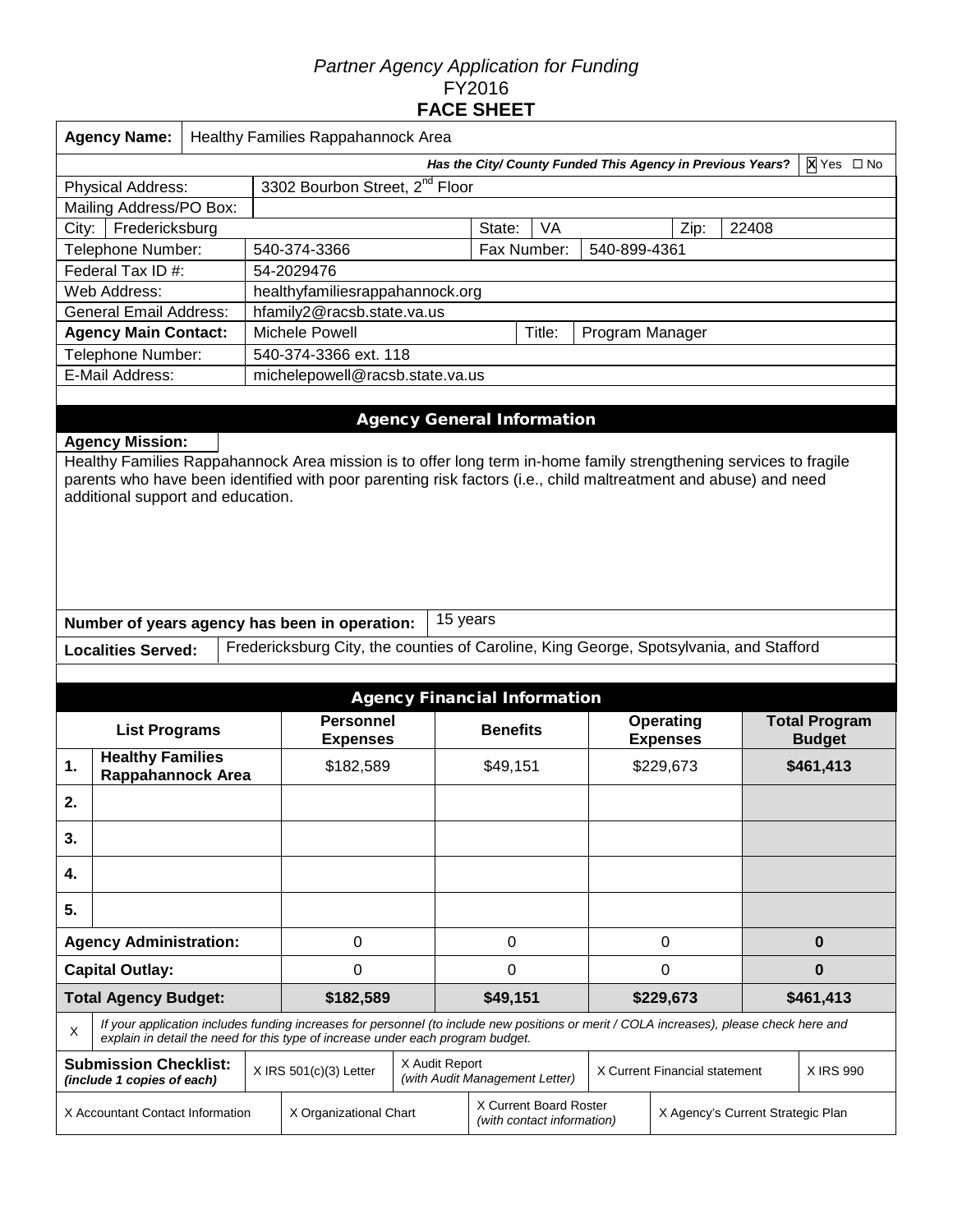# *Partner Agency Funding Application FY 2016 BUDGET EXPLANATIONS*

*Agency Name: Page 2*

Healthy Families Rappahannock Area

## **Agency Administrative Expenses:**

**In the box below, provide an overview of the administrative costs detailed on the face sheet for the agency as a whole. Please provide justification for and specific amounts of administrative costs that are defrayed by locality funds. If your agency is requesting an increase or decrease in administrative funding, please describe, in detail, the reasons for these changes. (The description should not exceed 15 lines of text.)**

No agency administrative expenses are requested

#### **Capital Outlay:**

**In the box below, provide an overview of the capital expenses detailed on the face sheet for the agency as a whole. Please provide justification for and specific amounts of capital costs that are defrayed by locality funds. (The description should not exceed 10 lines of text.)**

No Capital Outlay Expenses are requested

#### **Personnel Expenses (General):**

**In the box below, provide an overview of any increases or decreases in general personnel expenses for the agency. This would include any planned or projected merit or COLA increases, or new positions being requested. Also include a description of any changes to agency benefits structure or cost. (The description should not exceed 10 lines of text.)**

HFRA expects increases in health and dental benefits coverage for current full-time employees. At this point the Human Resource Department is in the process of negotiating the FY16 benefits package for employees so an exact cost cannot be determined. In addition a 2% COLA increase is expected for all eligible employees.

The program is also looking to hire additional staff to meet the increased demand for our services since opening our target population from first-time mothers to any expectant or newly delivered mother.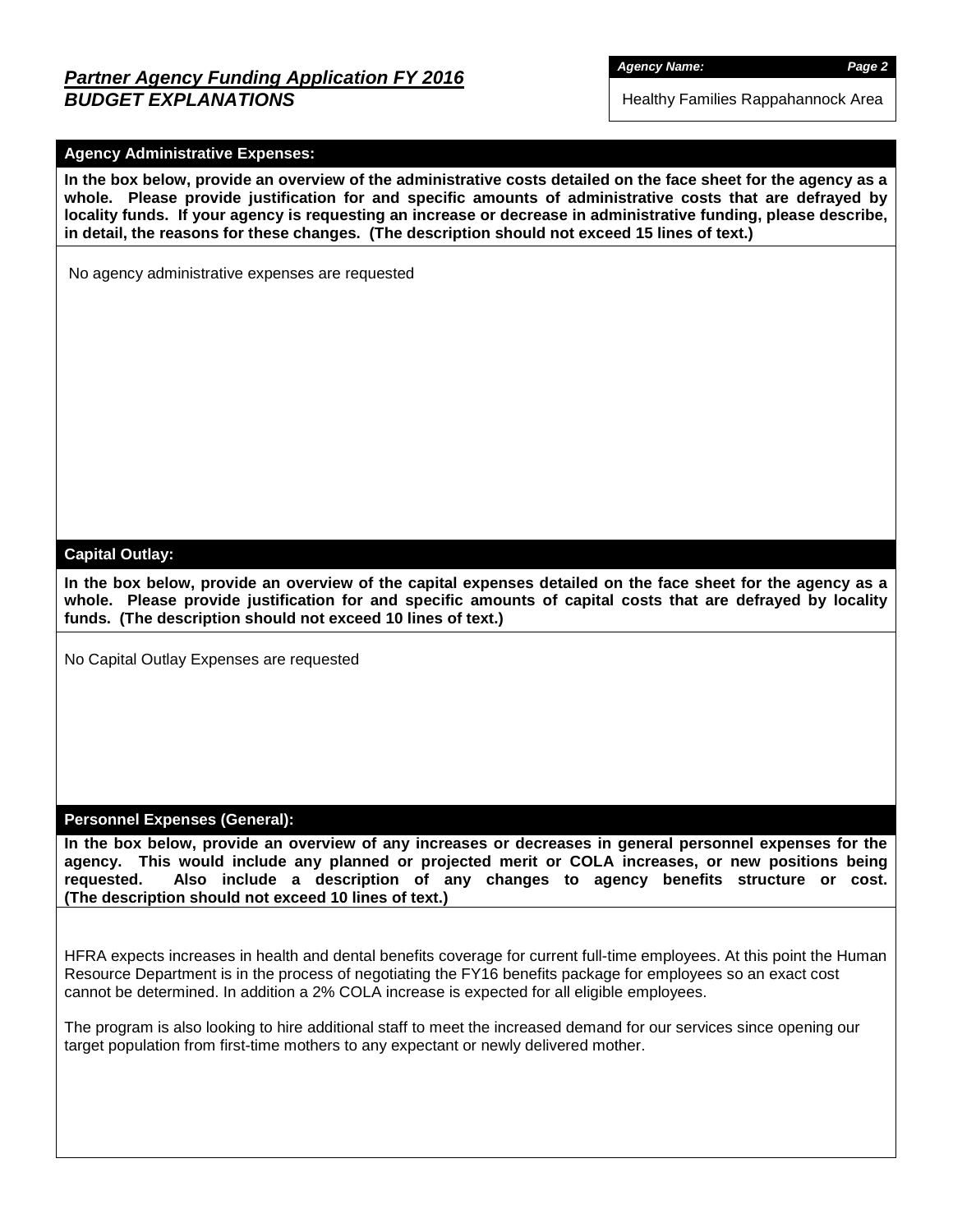# *Partner Agency Funding Application FY 2016 BUDGET EXPLANATIONS*

*Agency Name: Page 3*

Healthy Families Rappahannock Area

# Budget Information

Please complete the following chart with the financial information for the agency as a whole. In each area include the budget specifically allocated to your agency from each locality/entity listed below.

|                                        | FY2014 Actual | <b>FY2015 Budgeted</b> | FY2016 Projected |
|----------------------------------------|---------------|------------------------|------------------|
| <b>Caroline</b>                        | 0             | 0                      | 2,880            |
| Fredericksburg                         | 9,000         | 9,000                  | 10,530           |
| <b>King George</b>                     | 0             | 0                      | 3,454            |
| Spotsylvania                           | 16,000        | 16,800                 | 21,168           |
| <b>Stafford</b>                        | 8,000         | 7,200                  | 9,432            |
| <b>United Way</b>                      | 47,476        | 60,000                 | 72,000           |
| <b>Grants</b>                          | 116,306       | 132,525                | 132,525          |
| <b>Client Fees</b>                     | 0             | 0                      | $\mathbf 0$      |
| <b>Fundraising</b>                     | 25,222        | 8,000                  | 3,000            |
| <b>Other</b> (explain below)           | 198,503       | 227,888                | 179,032          |
| <b>Total Agency Budget</b><br>for PD16 | 420,507       | \$461,413              | 434,021          |

Detail below what is included in the category 'Other':

Retained earnings from previous year and third-party Medicaid billing.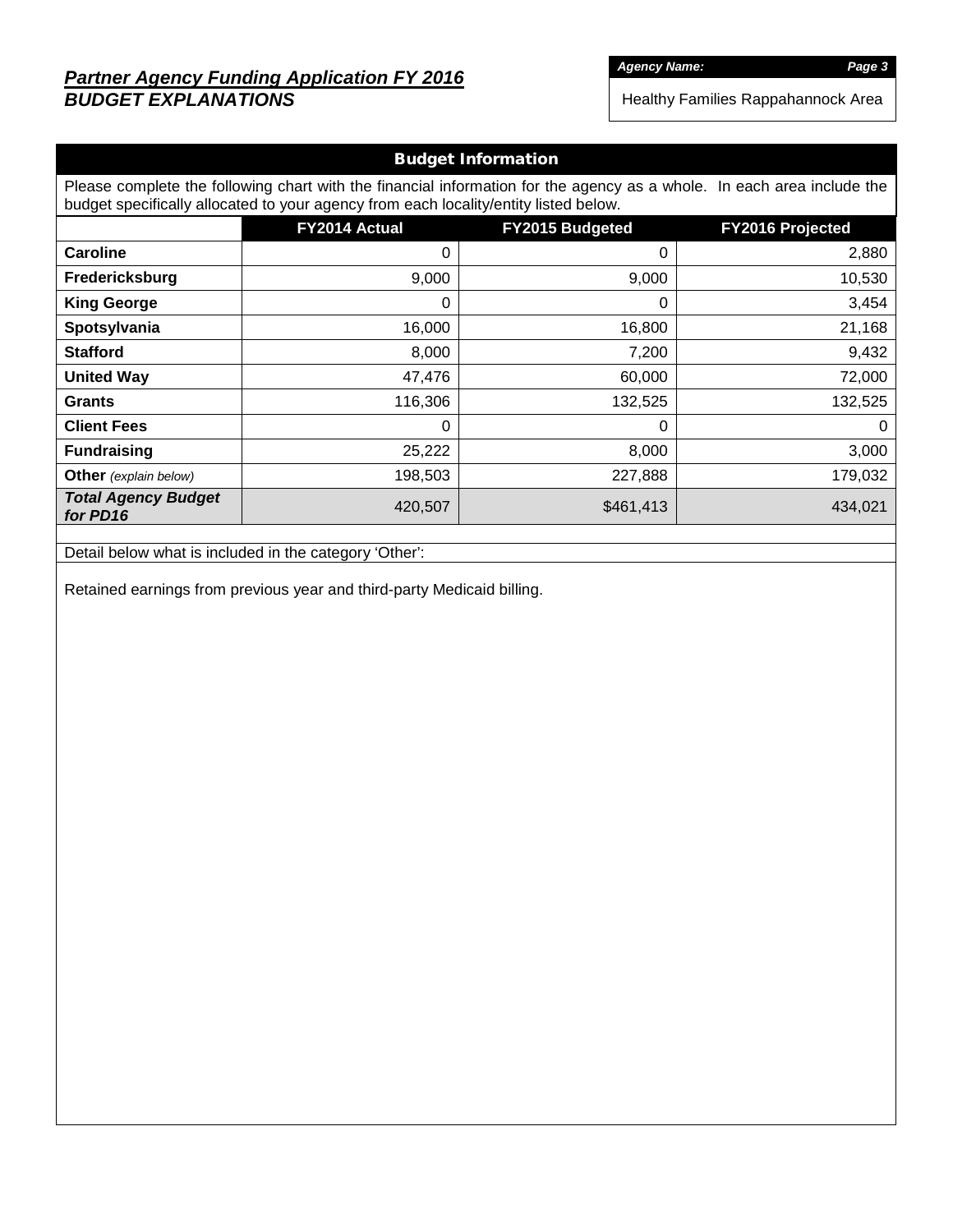Healthy Families Rappahannock Area

**Please detail below any legislative initiatives or issues that may impact the agency for the upcoming year and how you are planning for them. This could include new legislation that may increase or decrease projected funding at any level (Federal/State/Local), or could affect grants or designated funds as they are currently received. If you are aware of "outside" funding sources that will expire or be reduced on a set cycle or date, please note those below and how you are planning for them.**

HFRA and 31 other Healthy Families sites across Virginia receive advocacy guidance each year from *Healthy Families Virginia (HFV)*. This year's advocacy strategy is to ask the General Assembly for level funding since there was gridlock on the current budget and funding cuts foreseeable on the horizon. Inclusion in the Governor's budget is not guaranteed and advocacy efforts are adjusted depending upon inclusion or exclusion. Although we have been successful getting funding cuts restored in the past, each year requires a new combined effort. HFRA currently receives \$126,925 from the General Assembly.

Healthy Families Virginia is very excited about the newly developed *Children's Cabinet* and the *Commonwealth Council on Childhood Success* created by Governor McAuliffe. The *Children's Cabinet* is solely dedicated to the education, health, safety, and welfare of Virginia's children and youth. The newly launched Cabinet will develop and implement a policy agenda that will help better serve Virginia's children and will also foster collaboration between state and local agencies. The Council will be chaired by Lt. Governor Northam and will focus on improving the health, education, and well-being of our youngest children. It is our hope that local governments will follow suit and foster a more collaborative partnership with Healthy Families Rappahannock Area and other services around young citizens.

HFRA received a great honor and was asked to represent the state of Virginia on a federal government initiative through U.S. Health Resources and Services Administration called *Home Visiting Collaborative Improvement and Innovation Network* or *HV CoIIN*. HFRA was 1 out of 3 home visiting programs across the state asked to participate.

HRSA invited 11 states and 2 tribal programs totaling 36 sites across the nation to conduct PDSA cycles (Plan, Do, Study, Act) to develop innovative techniques over 18 months to improve family engagement, breastfeeding, developmental screening and maternal depression.

The HV CoIIN study results will be used to inform best practice for home visiting programs nationwide, present benefit of services at congressional hearings, and seek ongoing sustained funding from the federal government for prevention.

**Please detail below any identified agency needs or areas of concern that are currently not being addressed in your funding request. This could include training or technical assistance for specific areas, administrative support for a program or service, evaluation of current programs, or consultation for strategic planning, board support, or fundraising**.

Healthy Families Rappahannock Area has identified an opportunity for county governments to provide administrative support in developing and expanding collaborative partnerships.

In March 2014 Healthy Families successfully expanded its target population from **FIRST-TIME** mothers to **ALL NEWLY PREGNANT** mothers delivering at Mary Washington Healthcare and Spotsylvania Medical Regional Center or using the maternity clinic at any of the local health departments. The program made this decision based upon two years of observed trends:

- *1.* There were an increasing number of referring partners looking for support for mothers who were not first-time mothers. (e.g. *25 year old mother with 3 kids and completely overwhelmed)*
- 2. HFRA partners were having logistical difficulties screening only first-time mothers and providing monthly data on first-time mothers.
- 3. Increased feedback from partners that they would be more willing to support referring **ALL NEWLY PREGNANT** vs. **FIRST-TIME** mothers.
- 4. Addressing #2 and #3 lessened partner's frustration with HFRA and strengthened collaborative partnerships.
- 5. The loss of Rappahannock Area Council for Children and Parents (RACCAP) creates an additional surge of referrals for at-risk families.

HFRA would like to continue to improve its ability to access prenatal mothers within the local health departments. HFRA is currently receiving referrals from the WIC program; however referrals from the maternity clinics have decreased to an all-time low. HFRA knows that engaging families early is critical and would like to become a more recognized partner with the county health departments by offering assistance during maternity clinics and shifting the responsibility of completing the HFRA screen from nurses to on-site HFRA Family Resource Specialist. HFRA feels this collaboration will lessen the workload of the nurses, increase prenatal mother's awareness of available support services and allow HFRA to become a more effective partner within the continuum of care for families.

Support from local county governments, in the form of increased funding and facilitating the development of a MOA between county, health departments and HFRA would provide all new or expectant mothers using the maternity clinics with the opportunity to receive education and support early in their pregnancies, when it is proven to be most effective.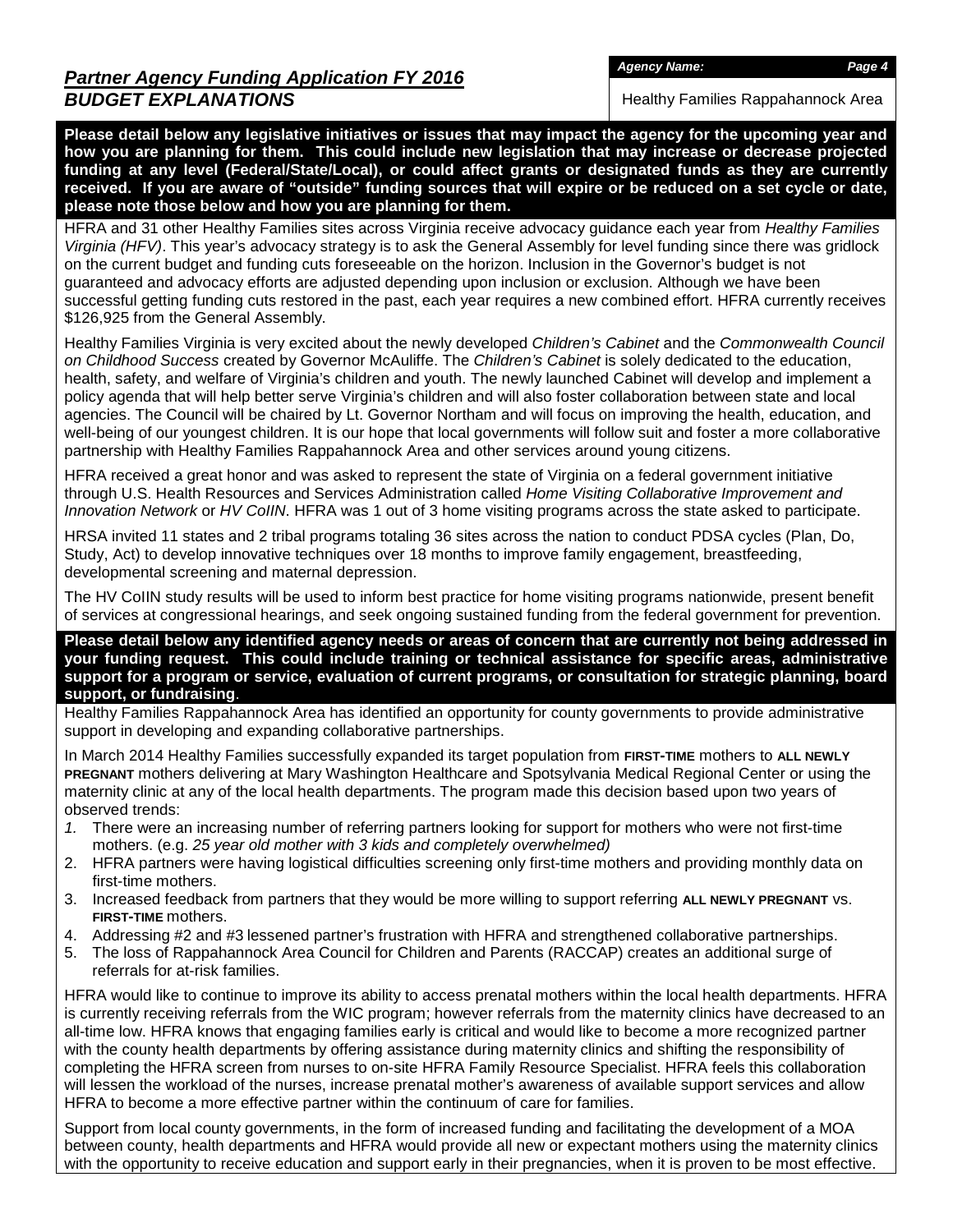Healthy Families Rappahannock Area

#### **Please use the area below to provide locality specific notes or statements that may be relevant to your application.**

### City of Fredericksburg:

In FY2012 & FY2013, 116 children in Fredericksburg were victims of founded abuse; **94%** of the abuse was physical abuse or neglect and 404 children were involved in a CPS assessment. Evaluation demonstrates that since 2003, HFRA had **no founded** cases of child maltreatment among participants. This is impressive considering HFRA focuses on parents most at risk. In FY2012, Fredericksburg spent **\$1,661,968** *(PD16-\$17,269,912*) on treatment services (e.g., foster care, special ed., CPS cases) for **70** children. That calculates to **\$23,742/**child. HFRA estimated service cost is \$4,000/ child. Therefore, prevention would have cost **\$280,000** for these same children, a county savings of **\$1,381,968**. Return on investment research suggest when communities focus on low-income parents, they recover its costs by the time a child reaches age four, by the time children reach age 15, the cost savings quadruple the original investment because of reductions in crime, welfare expenditures, health-care costs, and taxes paid by newly working parents.

#### Caroline County:

In FY2012 & FY2013, 103 children in Caroline were victims of founded abuse; **68%** of the abuse was physical abuse and neglect and 575 children were involved in a CPS assessment. Evaluation demonstrates that since 2003, HFRA had **no founded** cases of child maltreatment among participants. This is impressive considering that HFRA focuses on parents most at risk. In FY2012, Caroline spent **\$1,705,036** *(PD16-\$17,269,912*) on treatment services (e.g., foster care, special ed., CPS cases) for **56** children. That calculates to **\$30,447/**child. HFRA estimated service cost is \$4,000/ child per. Therefore, prevention would have cost **\$224,000** for these same children, a county savings of **\$1,481,036**. Return on investment research suggest when communities focus on low-income parents, they recover its costs by the time a child reaches age four, by the time children reach age 15, the cost savings quadruple the original investment because of reductions in crime, welfare expenditures, health-care costs, and taxes paid by newly working parents.

## King George County:

In FY2012 & FY2013, 35 children in King George were victims of founded abuse, **77%** of the abuse was physical abuse and neglect, and 309 children were involved in a CPS assessment. Evaluation demonstrates that since 2003, HFRA had **no founded** cases of child maltreatment among participants. This is impressive considering that HFRA focuses on parents most at risk. In FY2012, King George spent **\$2,334,548** *(PD16-\$17,269,912*) on treatment services (e.g., foster care, special ed., CPS cases) for **87** children. That calculates to **\$26,949/**child. HFRA estimated service cost is \$4,000/child. Therefore, prevention would have cost **\$348,000** for these same children, a county savings of **\$1,986,548**. Return on investment research suggest when communities focus on low-income parents, they recover its costs by the time a child reaches age four, by the time children reach age 15, the cost savings quadruple the original investment because of reductions in crime, welfare expenditures, health-care costs, and taxes paid by newly working parents.

### Spotsylvania County:

In FY2012 & FY2013, 283 children in Spotsylvania were victims of founded abuse; **78%** of the abuse was physical abuse and neglect, and 1,628 children were involved in a CPS assessment. Evaluation demonstrates that since 2003, HFRA had **no founded** cases of child maltreatment among participants. This is impressive considering that HFRA focuses on parents most at risk. In FY2012, Spotsylvania spent **\$6,826,235** *(PD16-\$17,269,912*) on treatment services (e.g., foster care, special ed., CPS cases) for **228** children. That calculates to **\$29,940/**child. HFRA estimated cost is \$4,000/child. Therefore, prevention would have cost **\$912,000** for these same children, a county savings of **\$5,914,235**. Return on investment research suggest when communities focus on low-income parents, they recover its costs by the time a child reaches age four, by the time children reach age 15, the cost savings quadruple the original investment because of reductions in crime, welfare expenditures, health-care costs, and taxes paid by newly working parents.

#### Stafford County:

In FY2012 & FY2013, 165 children in Stafford were victims of founded abuse; **72%** of the abuse was physical abuse and neglect and 996 children were involved in a CPS assessment. Evaluation demonstrates that since 2003, HFRA had **no founded** cases of child maltreatment among participants. This is impressive considering that HFRA focuses on parents most at risk. In FY2012, Stafford spent **\$4,732,125** *(PD16-\$17,269,912*) on treatment services (e.g., foster care, special ed., CPS cases) for **182** children. That calculates to **\$26,000/**child. HFRA estimated cost is \$4,000/child. Therefore, prevention would have cost **\$782,000** for these same children, a county savings of **\$4,004,125**. Return on investment research suggest when communities focus on low-income parents, they recover its costs by the time a child reaches age four, by the time children reach age 15, the cost savings quadruple the original investment because of reductions in crime, welfare expenditures, health-care costs, and taxes paid by newly working parents.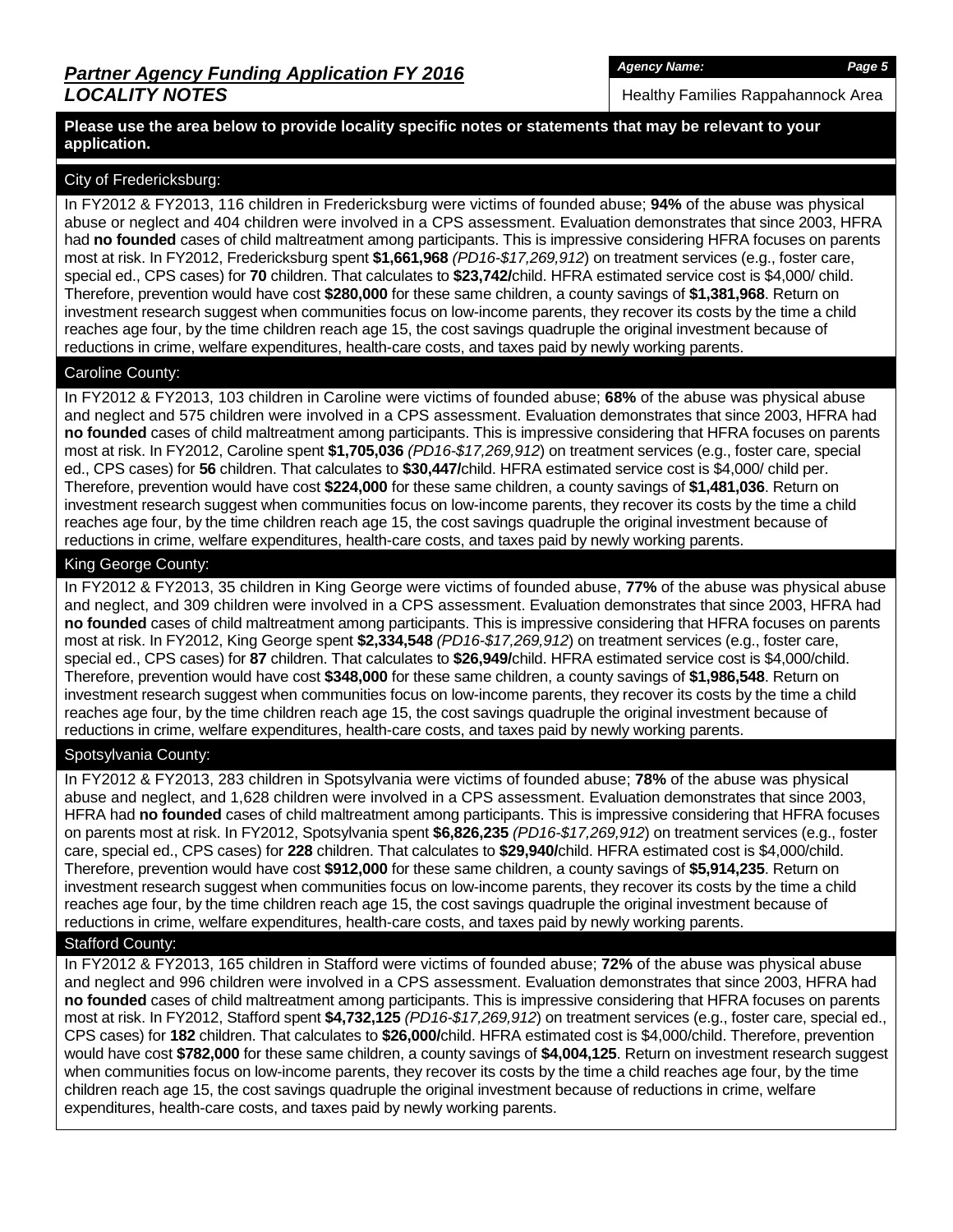Healthy Families Rappahannock Area

Each agency submitting a funding request must fill out the following pages for each program serving citizens within the region and for which funding is requested. Any incomplete applications or programs that do not have a full application will not be considered for funding. PLEASE do not include any unrequested information. Each locality reserves the right to request additional information once the application has been submitted. **Program Name: HEALTHY FAMILIES RAPPAHANNOCK AREA** *Is this a new program*?  $\Box$  Yes  $\overline{\boxtimes}$  No

| $\cdots$                |                                 |        |                 |  |
|-------------------------|---------------------------------|--------|-----------------|--|
| <b>Program Contact:</b> | Michele Powell                  | Title: | Program Manager |  |
| Telephone Number:       | (540) 374-3366 ext. 118         |        |                 |  |
| E-Mail Address:         | michelepowell@racsb.state.va.us |        |                 |  |
|                         |                                 |        |                 |  |

**1. Program Purpose/Description:** *(the following description should not exceed 10 lines of text)*

Healthy Families Rappahannock Area (HFRA) is an evidence-based, home visiting model that advances healthy child development, by reducing child maltreatment and increasing positive parenting in the first three to five years of the child's life. The voluntary home-visiting services are offered to fragile parents residing in PD-16; and designed to promote healthy family functioning by reducing risk factors and building protective factors in vulnerable families. The goal is to ensure that Virginia's children, from their earliest years, are healthy and safe, and thrive in self-sufficient families. The model sets forth best practices, based on more than 30 years of research, to:

- $\triangleright$  Reduce incidents of child abuse and neglect by increase positive parenting,
- Improve maternal and child health outcomes (*e.g. prenatal care, low birth weight, immunization & well-baby rates),*
- Decrease dependency on welfare, or TANF (Temporary Assistance to Needy Families) and other social services,
- $\triangleright$  Shape healthy families that nurture and grow healthy children who are ready and able to learn.
- **2. Justification of Need:** *(Please state clearly why this service should be provided to the citizens of the region and why the localities should consider this funding request. If this is a new program, be sure to include the benefit to the region for funding a new request. The following should not exceed 10 lines of text, and should include the most recent data available.)*

In 2012 and 2013, 702 children in PD16 were victims of founded abuse/neglect. Another 3,912 children were involved in a CPS assessment. In 2011, children younger than 4 years old accounted for 75 out of 81 fatalities statewide. Eightthree percent of children who died from abused died in their own homes. Most of their deaths were **preventable**. HFRA's voluntary in-home prevention services equip parents with the skills and support they need to develop safe and loving homes for their children. Families served by HFRA face a number of risk factors for child abuse and neglect: poverty, single parenthood, low education levels, and unemployment. Many are also overburdened by personal trauma, substance abuse, intimate partner violence, and/or mental health challenges. Discovering they are going to have a baby, or struggling to nurture the young child(ren) they already have, adds to the weight of these families' challenges. As a result, many parents reach their breaking point and resort to child abuse. HFRA helps these families instead make a breakthrough, so that they can raise a healthy child and strengthen the family unit. Other circumstances that place children at particular risk for being abused and/or neglected are:

- $\triangleright$  Parents who were themselves abused as children
- **EXECUTE:** The parents or young adult in his/her mid-20's
- $\triangleright$  Community violence and family isolation
- $\triangleright$  Parents who lack knowledge of child development and children's needs
- **3. Program Collaboration:** *(The following should describe, in detail, examples of collaborative efforts and key partnerships between your program and other programs or agencies in the area, and should not exceed 10 lines of text.)*
- *Rappahannock Area Community Services Board*, fiscal agent and counseling resource for HFRA parents.
- *Mary Washington and Stafford Hospitals*, referrals collected by nurses from the *Mother Baby Unit*
- *Spotsylvania Regional Medical Center*, referrals collected by nurses from the *Labor and Delivery Unit*
- *Three OB/GYN offices (Dr. Josephs, Dr. Walker and Dr. Mercado)* , referrals collected by nurses **NEW PARTNERS**
- *Rappahannock Area Health District* (Caroline, King George, Stafford, Spotsylvania and City of Fredericksburg), prenatal referrals completed by *Project LINK* during Maternity Clinic at local health departments.
- *Department of Social Services* (Caroline, King George, Stafford, Spotsylvania and City of Fredericksburg), to help support families for reunification, follow-up and/or additional support after DSS case is closed.
- *Parent Education-Infant Development (PE-ID) program*, resource for families when delays or disabilities occur.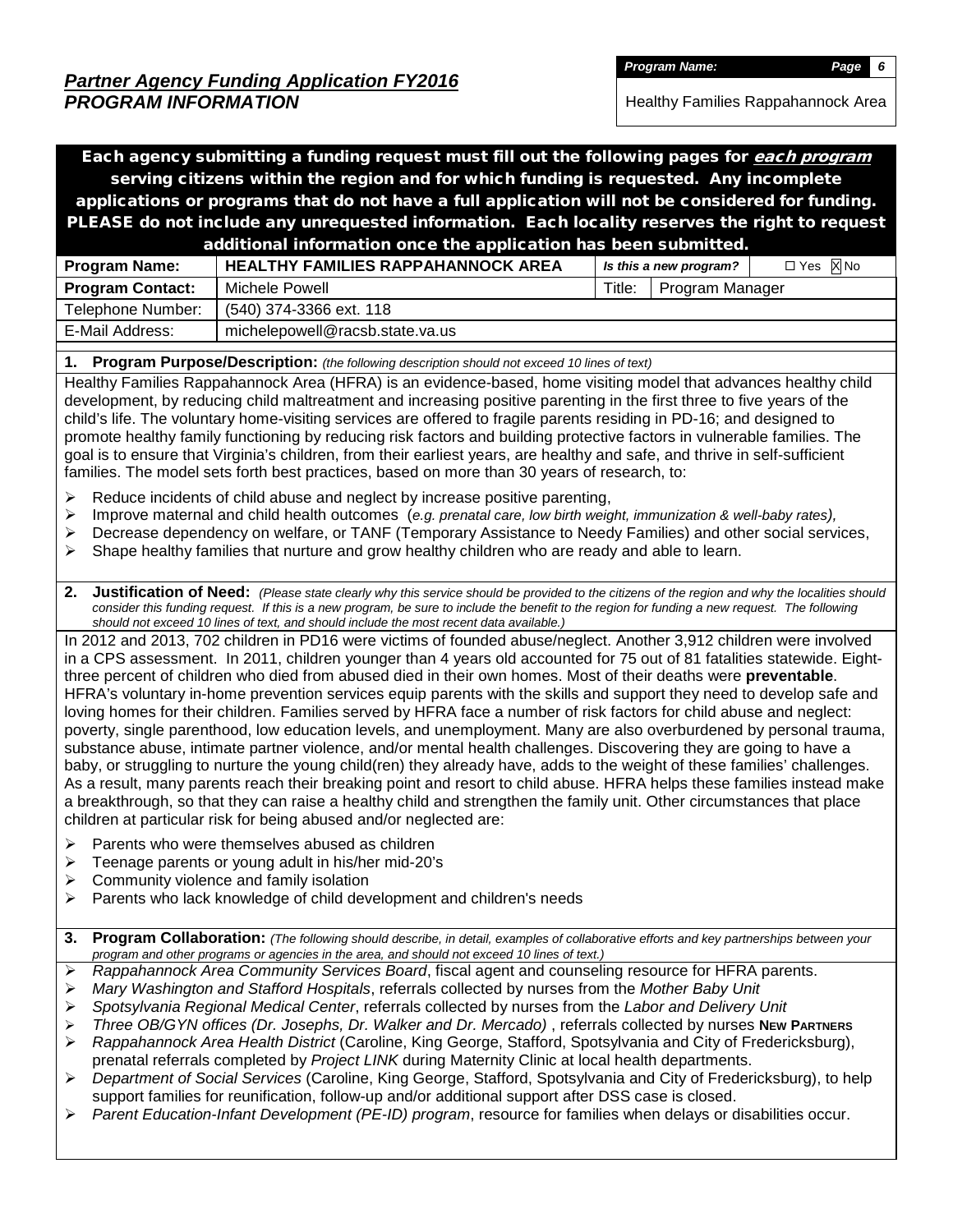# *Partner Agency Funding Application FY 2016 PROGRAM INFORMATION*

**Program Name:** *Page* 

Healthy Families Rappahannock Area

**4. Program Audience and Service Delivery:** *(The following should describe the program's intended audience or client base and how those clients are served. This should include the location of the service and what geographic areas are served or targeted for service. If your program has specific entry or application criteria, please describe it below. Please do not exceed 10 lines of text.)*

Parents in PD16 at risk of child maltreatment referred via local hospitals, local health departments and three OB/GYN's.

Referred parents are offered by a Family Resource Specialist an in-home assessment focused on helping parents see their strengths and needs, and addressing risk factors within the family, including childhood history, mental health problems, substance use/abuse, coping skills, negative discipline, support systems, unrealistic expectations, and CPS involvement. Families are connected to appropriate community resources to address, such as:

- $\triangleright$  Immediate needs: mental health, developmental delays, domestic violence, financial assistance, baby supplies, etc.
- $\triangleright$  Family stability: paternity, child support, employment training, housing, counseling, etc.

The on-going home-visiting component consists of weekly 1-hour visits by a Family Support Worker (FSW). Parents of children from birth to age five learn positive parenting and problem-solving skills. Each home visit involves parent-child interaction activities with toys, books, child development screenings, parenting resources, family assessment tools and community referrals.

**5. Client Fees:** *(Please describe the fees clients must pay for the services provided in this program, and how those fees are determined.)*

Services are free; there is no cost to families

**6. Budget Information:** *(Please complete the following chart with the financial information for this program. In each area include the dollars specifically allocated/requested for this program.)*

|                                         | FY2014 Actual | FY2015 Budgeted | FY2016 Projected |
|-----------------------------------------|---------------|-----------------|------------------|
| Caroline                                | 0             | 0               | 2,880            |
| Fredericksburg                          | 9,000         | 9,000           | 10,530           |
| <b>King George</b>                      | 0             | 0               | 3,454            |
| Spotsylvania                            | 16,000        | 16,800          | 21,168           |
| <b>Stafford</b>                         | 8,000         | 7,200           | 9,432            |
| <b>United Way</b>                       | 47,476        | 60,000          | 72,000           |
| Grants                                  | 116,306       | 132,525         | 132,525          |
| <b>Client Fees</b>                      | 0             | 0               | 0                |
| <b>Fundraising</b>                      | 25,222        | 8,000           | 3,000            |
| Other                                   | 198,503       | 227,888         | 179,032          |
| <b>Total Program Budget</b><br>for PD16 | 420,507       | \$461,413       | 434,021          |

**Please indicate, in detail, reasons for increases or decreases in the amounts requested for FY2016. Include whether these changes come from increases in personnel, benefits, or operating expenses. If an increase is being requested, please describe the impact not receiving an increase would have on the program. In particular, please describe in detail if any increase is sought for new positions or personnel.**

HFRA has looked for ways to increase program capacity with viable revenue. The program has always been able to demonstrate the demand from the community but continues to be underfunded and under-staffed. Armed with this knowledge the program completed a Program Return on Investment (PROI) assessment through *Saint Wall Street, LLC* to determine HFRA's actual return on investment to PD-16 (e.g. poor birth outcomes, cost for child maltreatment, reducing poverty, etc.) amongst program participates. The analysis highlights the increase need for services, shows stakeholders the value of their investment, demonstrates the program's worth to the community, and supports HFRA in strengthening its partnerships with private foundations, area businesses, and local government.

In 2011 HFRA in partnership with RACSB, PEID, Project Link, Fredericksburg Health Department and Smart Beginnings, was awarded the *Maternal, Infant, and Early Childhood Home Visiting* (MIECHV) federal grant. Receiving the grant allowed HFRA to increase services only to families residing in Fredericksburg City.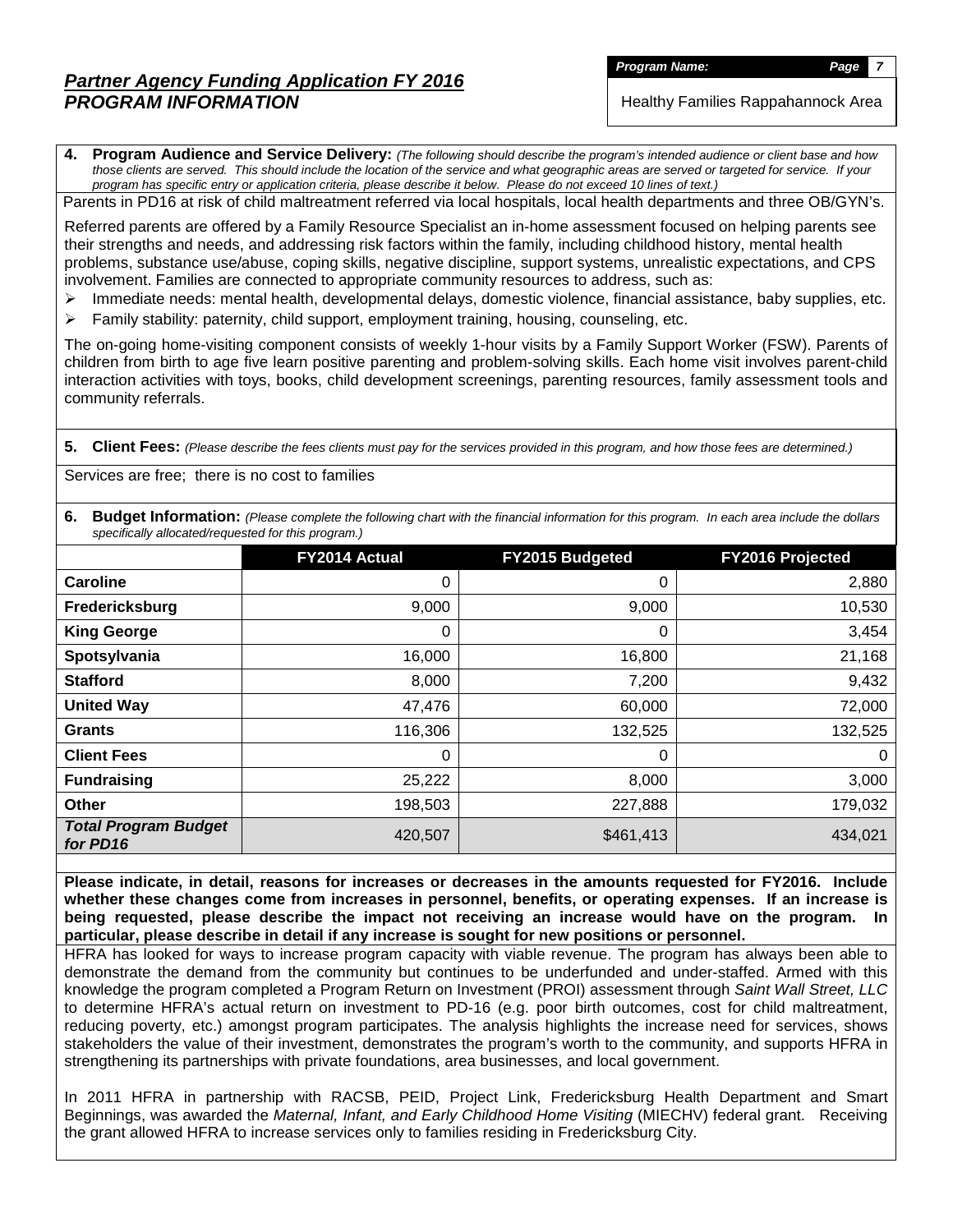However, HFRA understands that these highlights and PROI analysis is just the beginning of building the program's capacity. The program turned away 76 families, who wanted home visiting services, because of under staffing; from July-September of this year HFRA has already turned away 32 families; with a projected number of 128 turned away for FY15. In order to continue moving forward HFRA is seeking increased funding of \$47,464 for direct costs (salaries, benefits, training, printing, supplies and travel) for one full-time Bilingual Family Support Worker and one full-time Family Support Worker. In addition HFRA is requesting supplemental funding for in-direct costs (database) for evaluation of outcome measures.

Fredericksburg (17%), Spotsylvania (26%) and Stafford (31%) funding increases were aligned with the projected increase of families to be served by HFRA in FY16.

Caroline and King George funding increases are seeking restored funding to continue to serve at-risk families without the consideration of cutting services to citizens in perspective counties.

| <b>BUDGET CATEGORY</b><br><b>FY16</b>             | <b>JUSTIFICATION</b>                                                                        | <b>REQUEST</b><br><b>FROM</b><br><b>CITY/COUNTY</b> | <b>TOTAL</b><br><b>PROJECT</b><br><b>COST</b> |
|---------------------------------------------------|---------------------------------------------------------------------------------------------|-----------------------------------------------------|-----------------------------------------------|
| <b>SALARIES</b>                                   | Based on pay grade with RACSB; 38% of total<br>salary cost for (2) Family Support Workers   | 32,309                                              | 85,024                                        |
| <b>EMP. BENEFITS</b>                              | Based on pay grade with RACSB; 38% of total<br>benefits cost for (2) Family Support Workers | 11,055                                              | 29,092                                        |
| <b>POSTAGE</b>                                    |                                                                                             | $\Omega$                                            | 163                                           |
| <b>RENT &amp; UTILITIES</b>                       |                                                                                             | $\Omega$                                            | 5,923                                         |
| <b>EQUIPMENT</b>                                  |                                                                                             | $\Omega$                                            | 1,400                                         |
| <b>PRINTING</b>                                   | 20% of total cost of printing materials for home visit                                      | 425                                                 | 2,125                                         |
| <b>CONSUMABLE</b><br><b>SUPPLIES</b>              | 25% of supplies need for home visits                                                        | 448                                                 | 1,792                                         |
| <b>TRAVEL</b>                                     | 33% of total cost for mileage for (2) FSWs                                                  | 2,348                                               | 7,200                                         |
| <b>OTHER</b>                                      | 10% of total cost for database to track outcomes                                            | 879                                                 | 8,793                                         |
| <b>TOTAL REQUESTED</b><br><b>FROM CITY/COUNTY</b> | 34% of total project request                                                                | \$47,464                                            | \$141,512                                     |
|                                                   |                                                                                             |                                                     |                                               |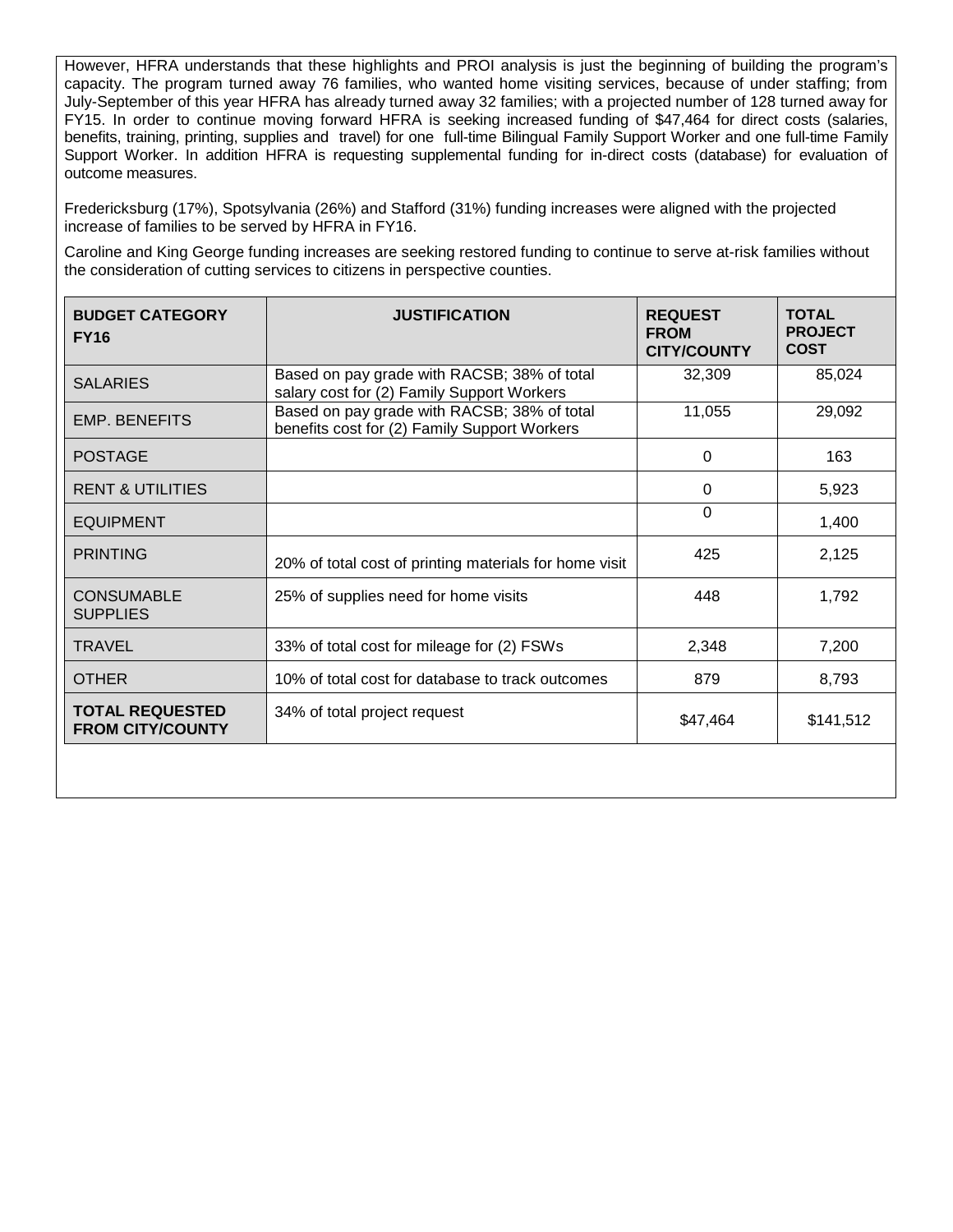# *Partner Agency Funding Application FY 2016 PROGRAM INFORMATION*

*Program Name: Page 9*

Healthy Families Rappahannock Area

|     | 7. Goals, Objectives, & Evaluation: (Please provide the following information regarding the goals and objectives for your program.<br>Space has been provided for two goals, with two objectives per goal. If your agency is funded by the United Way, please include a copy of your<br>Logic Model for this program as a supplemental attachment. Individual descriptions should not exceed 5 lines of text.) |
|-----|----------------------------------------------------------------------------------------------------------------------------------------------------------------------------------------------------------------------------------------------------------------------------------------------------------------------------------------------------------------------------------------------------------------|
|     | <b>Program Goal 1:</b><br>Promote the development of healthy parent/child relationships through the provision of intensive<br>(weekly, one-hour) long-term (up to five years) home visiting services.                                                                                                                                                                                                          |
|     |                                                                                                                                                                                                                                                                                                                                                                                                                |
|     |                                                                                                                                                                                                                                                                                                                                                                                                                |
|     | <b>Objectives:</b>                                                                                                                                                                                                                                                                                                                                                                                             |
|     | To promote the development of healthy families and parent/child relationships<br>Specific objectives/outcomes include:                                                                                                                                                                                                                                                                                         |
| 1a. | 1. A minimal of 100 at-risk parents will positively parent a healthy child socially, emotionally, and physically 95%<br>of participants will have no founded abuse reports after 6-months in program                                                                                                                                                                                                           |
|     | 2. 85% of participants will demonstrate positive parent-child interaction after 1 year of participation                                                                                                                                                                                                                                                                                                        |
|     | To systematically identify the strengths and needs of families at risk of unhealthy families functioning<br>Specific objectives/outcomes include:                                                                                                                                                                                                                                                              |
|     | 1. 952 parents learn and access community resources that can help them as a parent and how to access the<br>services                                                                                                                                                                                                                                                                                           |
| 1b. | 2. 288 parents understand what supplies and support systems need to be in place when they bring their babies<br>home and identify community or family resources that can help with self-sufficiency                                                                                                                                                                                                            |
|     |                                                                                                                                                                                                                                                                                                                                                                                                                |
|     |                                                                                                                                                                                                                                                                                                                                                                                                                |
|     | Program Goal 2:                                                                                                                                                                                                                                                                                                                                                                                                |
|     | Improve maternal and child health through preventive practices and measures (e.g. prenatal care,<br>healthy births, immunizations, well baby visits)                                                                                                                                                                                                                                                           |
|     |                                                                                                                                                                                                                                                                                                                                                                                                                |
|     | Objectives:<br>To improve maternal and child health for identified families at risk of poor parenting outcomes                                                                                                                                                                                                                                                                                                 |
|     | Specific objectives/outcomes include:<br>75% of prenatal enrollees will make 80% of prenatal care visits on schedule                                                                                                                                                                                                                                                                                           |
| 2a. | 2.<br>85% of prenatal enrollees will deliver babies weighing at least 5 1/2 pounds                                                                                                                                                                                                                                                                                                                             |
|     | 3. 85% of the Healthy Families target children will have a primary health care provider<br>4. 80% of children will receive 100% of scheduled immunizations                                                                                                                                                                                                                                                     |
|     | 85% of mothers will have an interval of at least 24 months between subsequent births<br>5.                                                                                                                                                                                                                                                                                                                     |
|     | To optimize child development for identified families at risk of poor parenting outcomes<br>Specific objectives/outcomes include:                                                                                                                                                                                                                                                                              |
|     | 1. 90% of target children will be screened for developmental delay                                                                                                                                                                                                                                                                                                                                             |
|     | 90% of children referred for further developmental assessment<br>2.<br>3.<br>100% of children with confirmed developmental delays will be monitored                                                                                                                                                                                                                                                            |
| 2b. |                                                                                                                                                                                                                                                                                                                                                                                                                |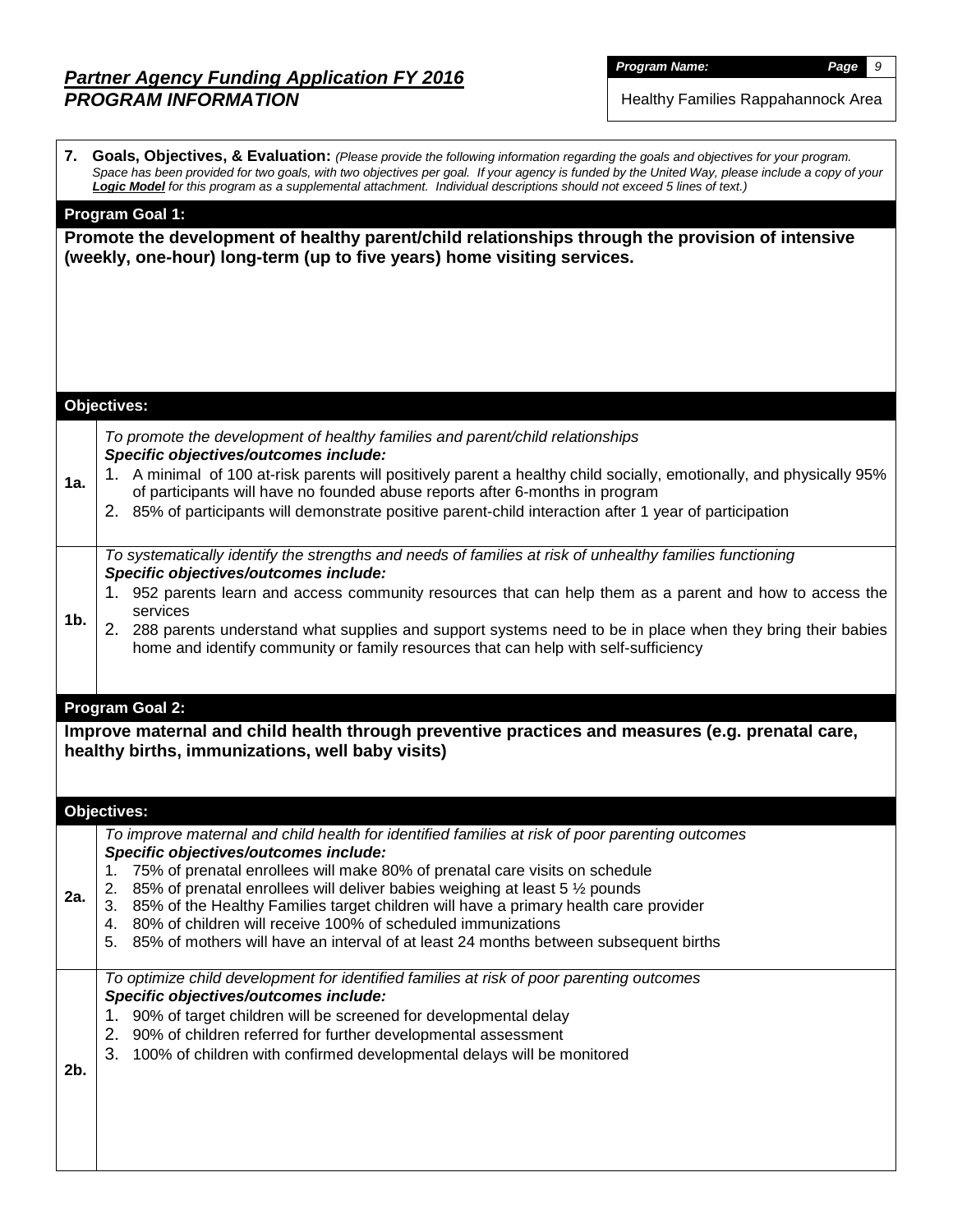*Program Name: Page 10*

Healthy Families Rappahannock Area

**Evaluation Method:** *(Please describe the method used to measure the above goals/objectives. Please do not exceed 10 lines of text.)*

Healthy Families Rappahannock Area is part of the Healthy Families Virginia State System, coordinated by Prevent Child Abuse Virginia (PCAV). The directors of Healthy Families programs from across Virginia and PCAV developed a standard outcome evaluation plan. The domains included in the evaluation plan are Maternal and Child Health, Child Development, Parent-Child Interaction and the Home Environment, and Child Abuse and Neglect. This evaluation includes both outcome and process evaluation and is analyzed yearly by Lee Huntington & Joseph Galano from Huntington Associates. Also, Prevent Child Abuse Virginia conducts an annual Quality Assurance Technical Assistance review for each participating Healthy Families site.

**8. Outcome Data:** *(Please give the most recent outcome data for the objectives above. Indicate below what time period the data covers.)*

*Data Collection Period:* **July 1, 2013 to June 30, 2014**

## **Objective 1a.**

*To promote the development of healthy families and parent/child relationships Specific objectives/outcomes include:* 

- 1. 129 at-risk parents will positively parent a healthy child socially, emotionally, and physically
- 2. 98% of participants will have no founded abuse reports after 1 full year in program
- 3. 93% of participants will demonstrate positive parent-child interaction after 1 year of participation

#### **Objective 1b.**

*To systematically identify the strengths and needs of families at risk of unhealthy families functioning Specific objectives/outcomes include:* 

- 1. 783 parents learn and access community resources that can help them as a parent and how to access the services
- 2. 268 parents understand what supplies and support systems need to be in place when they bring their babies home and identify community or family resources that can help with self-sufficiency

#### **Objective 2a.**

*To improve maternal and child health for identified families at risk of poor parenting outcomes Specific objectives/outcomes include:* 

- 1. 100% of prenatal enrollees will make 80% of prenatal care visits on schedule
- 2. 100% of prenatal enrollees will deliver babies weighing at least 5 ½ pounds
- 3. 100% of the Healthy Families target children will have a primary health care provider
- 4. 79% of children will receive 100% of scheduled immunizations

### **Objective 2b.**

*To optimize child development for identified families at risk of poor parenting outcomes Specific objectives/outcomes include:*

- 1. 97% of target children will be screened for developmental delay
- 2. 100% of children referred for further developmental assessment
- 3. 100% of children with confirmed developmental delays will be monitored
- 4.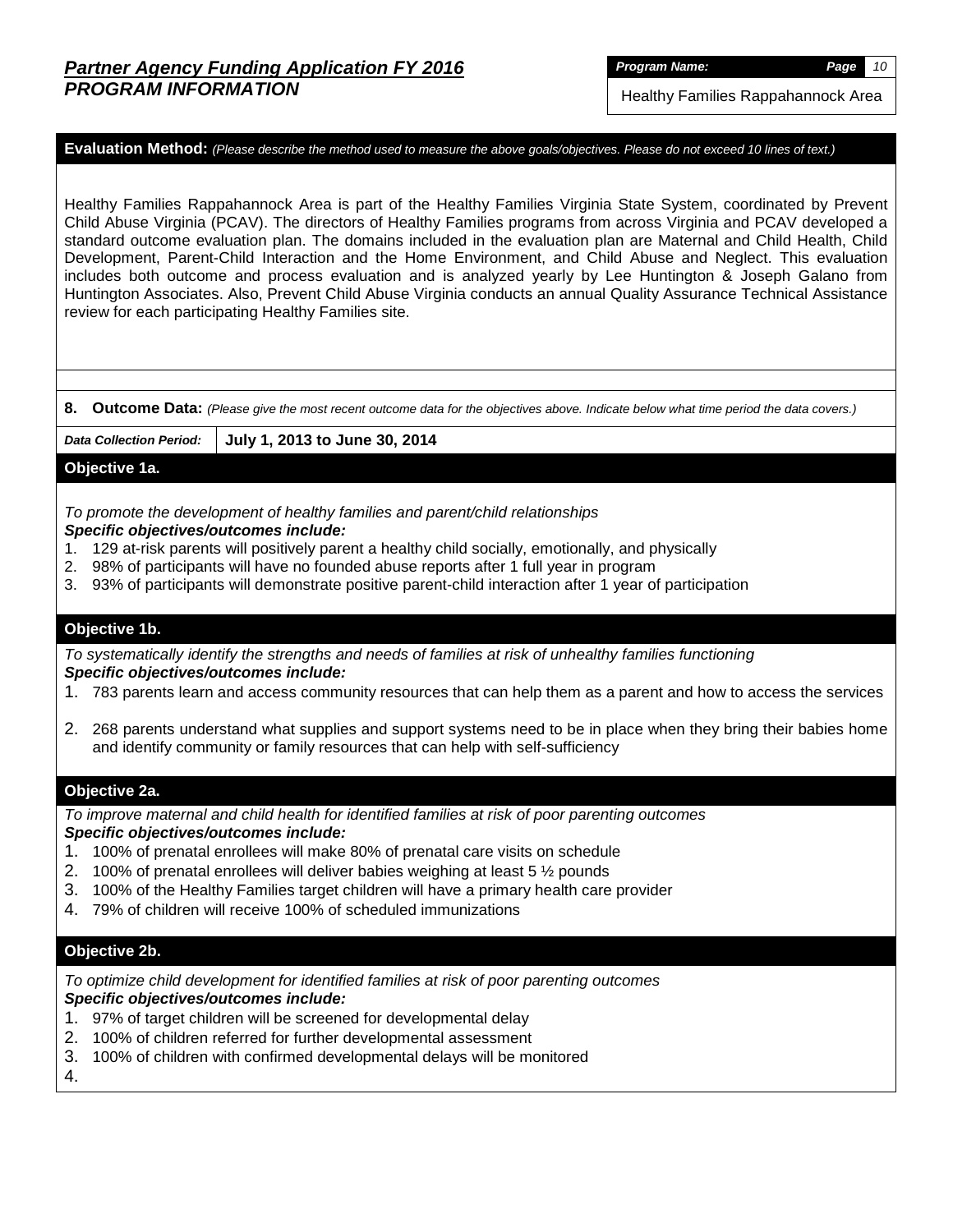## *Partner Agency Funding Application FY 2016 PROGRAM INFORMATION*

*Program Name: Page 11*

Healthy Families Rappahannock Area

| 9. Program Goal Updates: (Please provide a brief description of the current status of your program goal(s), given your outcome data. For   |
|--------------------------------------------------------------------------------------------------------------------------------------------|
| example, if reported data was well below the stated outcome measure, please indicate why you feel that is the case. Also, include how your |
| outcome data will influence or modify the program for the upcoming fiscal year. These descriptions should not exceed 20 lines of text.)    |
|                                                                                                                                            |

# **Program Goal 1:**

All goals met

**Program Goal 2:**

Goals will continued to be monitored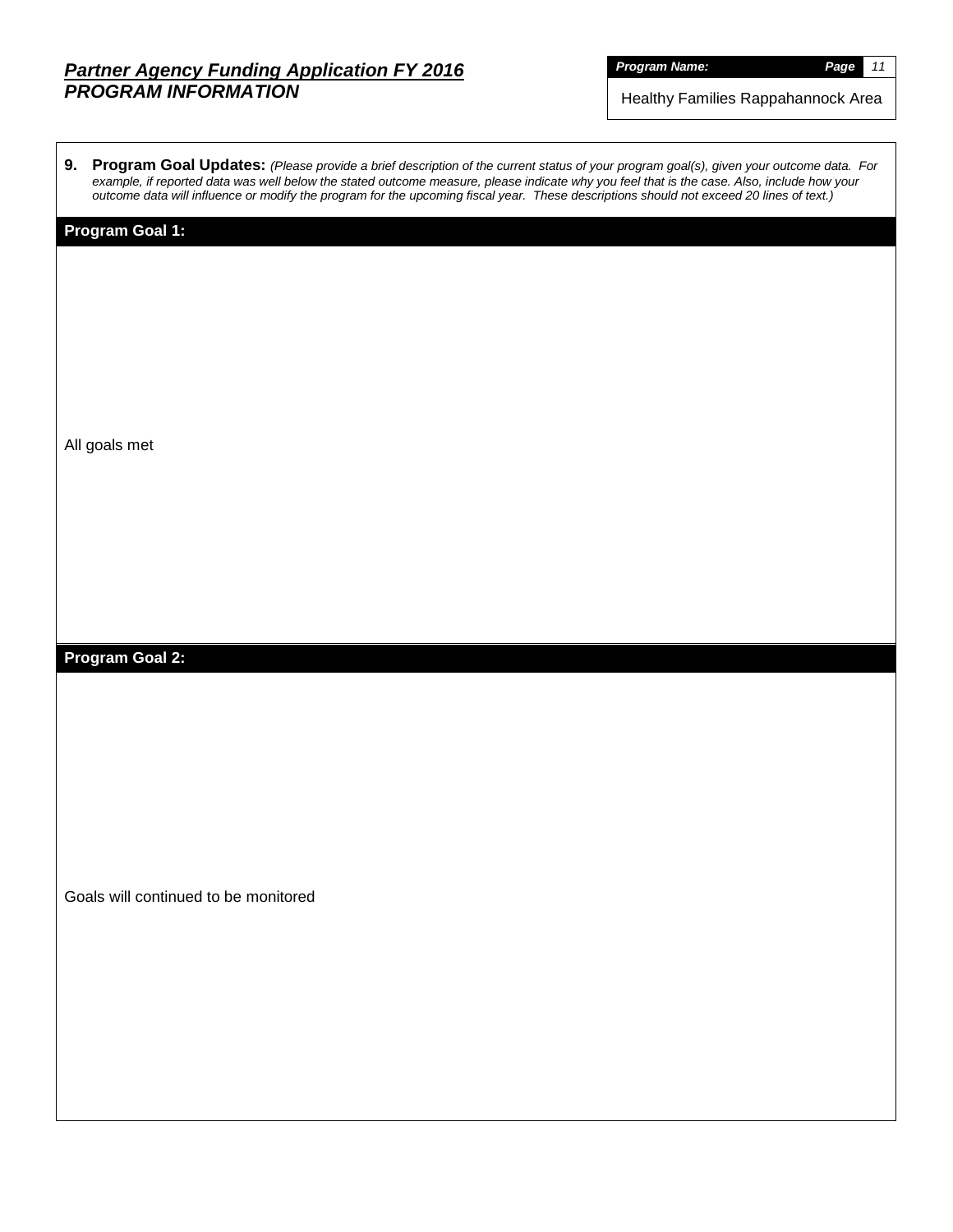*Program Name: Page 12*

Healthy Families Rappahannock Area

**10. Community Impact:** *(Please provide at least two examples of how your services have impacted members of our community. This description should not exceed 20 lines of text.)*

Quaneisha D. was a pregnant 15 year old 9<sup>th</sup> grader when she was referred to HFRA. Anger issues had her facing criminal assault charges for fighting at school. Because of the chaos surrounding the young mother, her probation officer referred her to HFRA. Quaneisha was resistant: "I didn't want anything to do with Healthy Families. I wasn't worried about being a mom because I figured I already knew everything about babies. It wasn't until my son was born that I realized how hard being a mom was going to be and how much I didn't know." Her first year with Healthy Families was especially challenging as she struggled with school due to childcare and transportation issues. HFRA helped her enroll in *Turning Points,* where she earned her GED. Quaneisha credits involvement in HFRA with changing the direction of her life. She has made amazing progress; she got off probation, went to live with her son's father's family, and has better access to transportation and help with childcare. She's earned her driver's license, gotten a car, is working and in school for nursing and emancipated. Now 17 years old, Quaneisha values the support she received in parenting and life skills. "I like having someone who believes in me. I'm proud of the mom I am now but I wouldn't be here if it wasn't for Healthy Families."

Amanda H. had a rough childhood. Her parents were addicted to drugs and alcohol. There was a lot of physical abuse and they were often homeless. Amanda's earliest memory is being taken from her family at 3 years old; she was in and out of foster care for the next 14 years. She was bitter towards the system and ran away so often that she was placed in locked facilities. When, at age, 17, she got her high school diploma and aged out of foster care, Amanda thought things were going to change. Then she got pregnant. When their son was 2 months old, Amanda's then-boyfriend Michael fell down the stairs while carrying the baby. Child Protective Services was called and Michael and Amanda had to prove to a system she feared and resented that they didn't harm their son. Amanda remembers, "I had no idea that I was going to be punished for the actions of my parents and I would be labeled a "bad" parent just because they were." One condition for regaining custody was enrolling in HFRA. This was a turning point for Amanda: "from day one… Healthy Families has believed in my possibilities. They helped me break the cycle of abuse in my family." Four years later, Amanda and Michael are married, employed, own a home, and have a baby girl. Amanda explains "I'm in a better place now. I am safe and know you can't change your past but you can change your future. My children know what it feels like to have a healthy family."

**11. Collaborative Impact:** (Please describe how the community would be impacted if your agency were dissolved or merged with another partner agency. This description should not exceed 20 lines of text.)

Healthy Families America (HFA) model is designed to work within an interagency collaborative system of care. The process of state and local agencies, community programs and parents joining together for the purpose of interdependent problem solving that focuses on improving services to children and families is a key primary component of HFA. Since 1998 Healthy Families Rappahannock Area has successfully been under the umbrella of the Rappahannock Area Community Services Board (RACSB) and is under their Prevention Department. The RACSB has several successful collaborations with community partners to expand and/or improve services to families and would welcome the same partnerships for Healthy Families Rappahannock Area.

In FY 2014 (July 1, 2013, to June 30, 2014), HFRA received 783 referrals, of which 494 presented with risk factors. Due to insufficient staffing, HFRA could provide only 268 with an assessment service from the Family Resource Specialist. Of these, 128 families met the criteria for HFRA home-visiting services and 75% (96) opted to receive them. The remaining 226 referrals had to close **without** receiving first-step services (any contact at all). This means, in the past year, a conservative estimate of an additional 90 families, with at least 100 children, remained at risk for child abuse and neglect. And as mentioned above, HFRA turned away 76 families, who **wanted** home visiting services, because of under staffing; from July-September of this year HFRA has already turned away 32 families; with a projected number of turning away 128 for FY15.